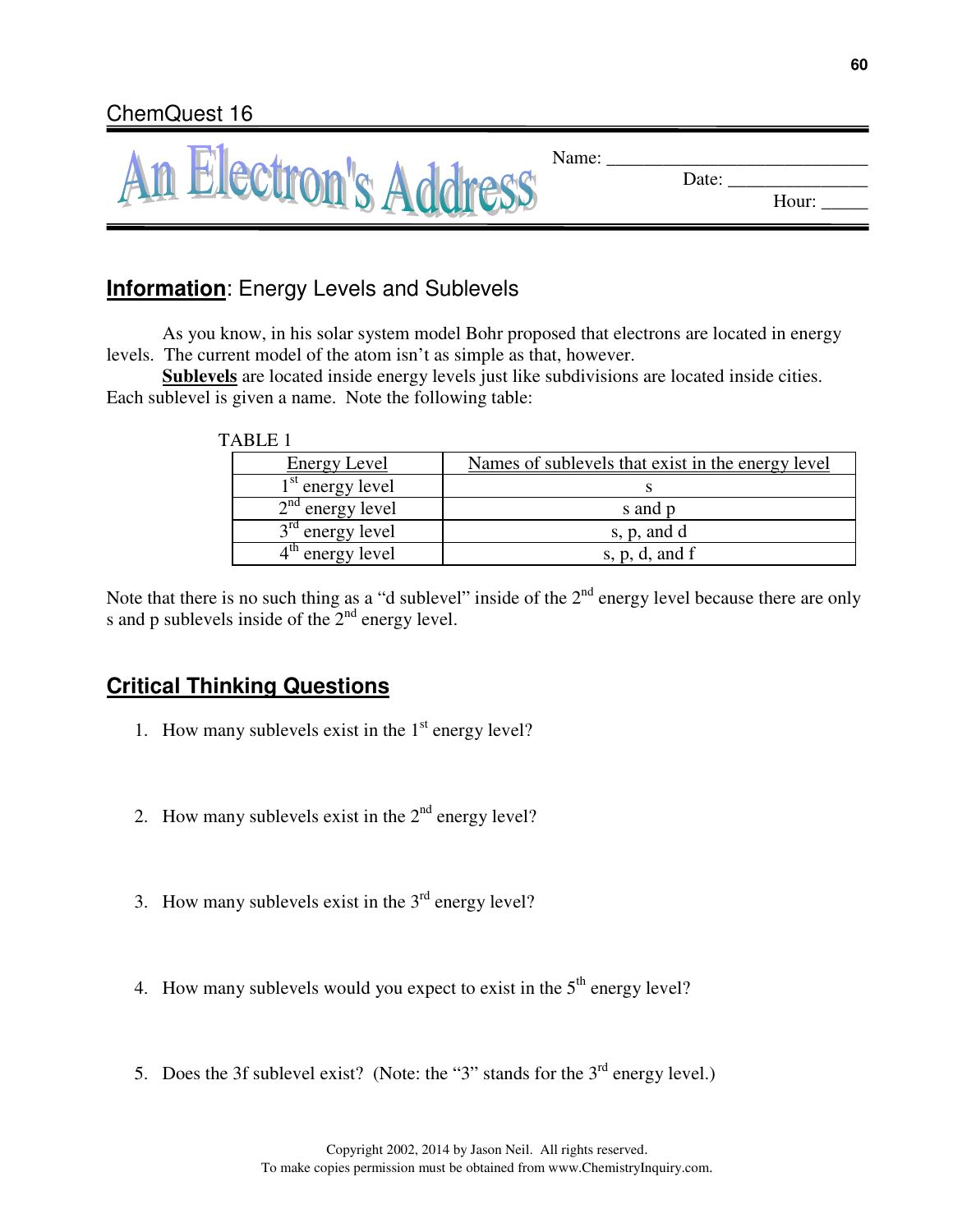#### **Information**: Orbitals

So far we have learned that inside energy levels there are different sublevels. Now we will look at orbitals. **Orbitals** are located inside sublevels just like streets are located inside subdivisions. Different sublevels have different numbers of orbitals.

| <b>TABLE 2</b> |          |               |
|----------------|----------|---------------|
|                |          | # of Orbitals |
|                | Sublevel | Possible      |
|                |          |               |
|                |          |               |
|                |          |               |
|                |          |               |

Here's an important fact: only two electrons can fit in each orbital. So, in an s orbital you can have a maximum of 2 electrons; in a d orbital you can have a maximum of 2 electrons; in any orbital there can only be two electrons.

Since a d sublevel has 5 orbitals (and each orbital can contain up to two electrons) then a d sublevel can contain 10 electrons  $(= 5 \times 2)$ . Pay attention to the difference between "sublevel" and "orbital".

## **Critical Thinking Questions**

- 6. How many orbitals are there in a p sublevel?
- 7. How many orbitals are there in a d sublevel?
- 8. a) How many total sublevels would be found in the entire  $2<sup>nd</sup>$  energy level?
	- b) How many orbitals would be found in the entire  $2<sup>nd</sup>$  energy level?
- 9. a) How many electrons can fit in an f sublevel?
	- b) How many electrons can fit in an f orbital?
- 10. How many electrons can fit in a d orbital? in a p orbital? in any kind of orbital?
- 11. In your own words, what is the difference between a sublevel and an orbital?
- 12. How many electrons can fit in each of the following energy levels:  $1<sup>st</sup>$  energy level =

 $2<sup>nd</sup>$  energy level =

 $3<sup>rd</sup>$  energy level =

```
4<sup>th</sup> energy level =
```
Copyright 2002, 2014 by Jason Neil. All rights reserved. To make copies permission must be obtained from www.ChemistryInquiry.com.